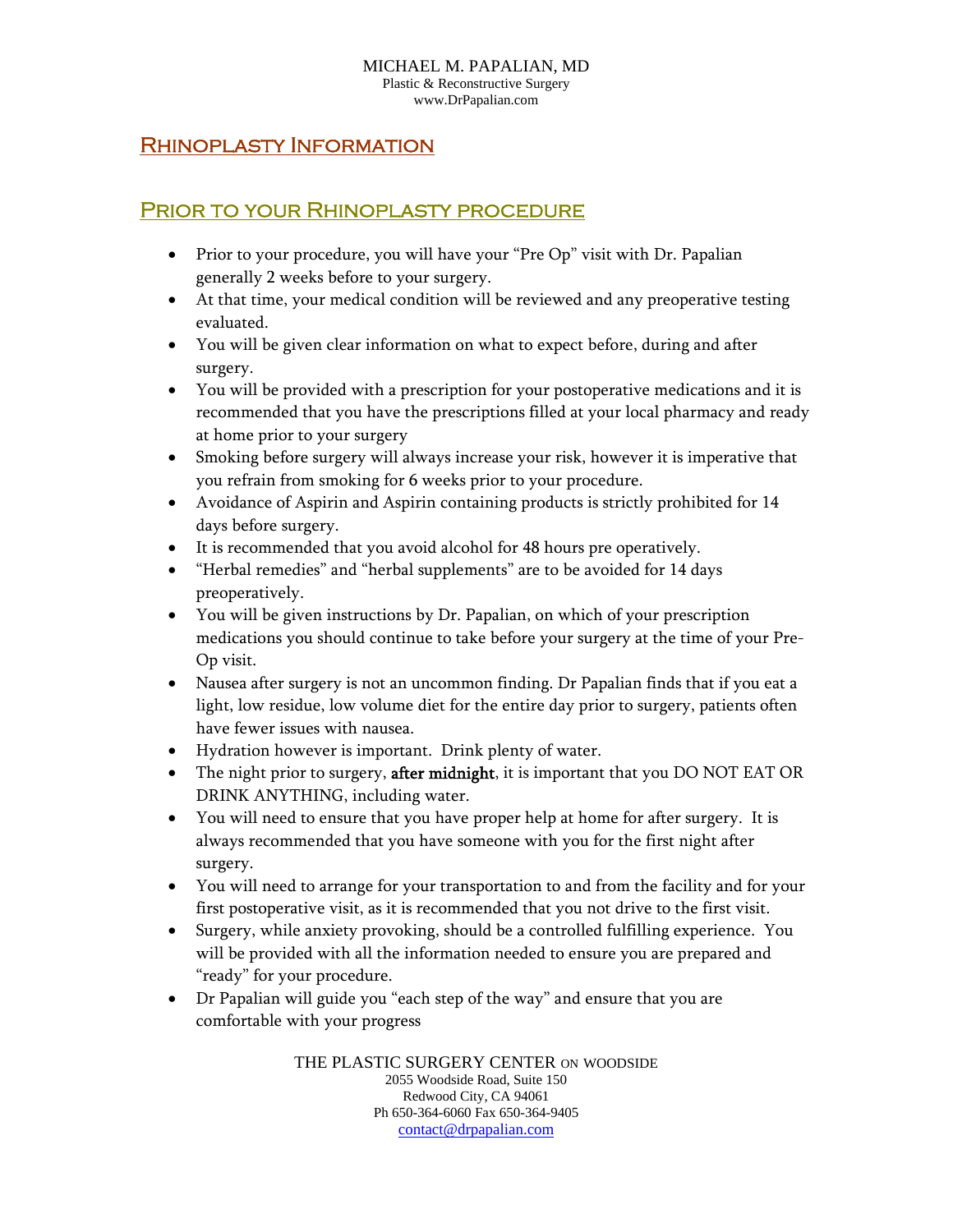You should ask questions and feel free to contact the office if you need any information.

# YOUR RHINOPLASTY SURGERY DAY

- After midnight the night before surgery, it is important that you DO NOT TO EAT OR DRINK anything, including water.
- It is best to wear clothes that are easy to slip on. A top that is either a front zipper or button is recommended
- Your procedure will be performed as an outpatient at the Plastic Surgery Center in Palo Alto.
- Your procedure will be performed under General Anesthesia. The anesthesia providers are physician anesthesiologists, not nurses, who will personally and continuously attend to you, for your ultimate safety.
- After your procedure, you will spend time recovering in the facility. There is no defined time for discharge. The facility staff will ensure that you are ready to go home before you are discharged.
- You will need transportation home from the facility.
- After surgery you may resume your routine prescription medications.
- At home, keep your head comfortably elevated with pillows. Avoid bending over.
- You will be discharged with a nasal splint in place that cannot get wet for 7 days following surgery.
- You will be discharged with "nasal packs" in place, which will require you to "breath through your mouth" for the first night.
- You will use "nasal drip pads", which will be provided to you, to place under your nose to collect any drainage the first night.
- When it is time for sleep, get your rest with your head elevated on pillows.

## Recovery Following Rhinoplasty

- Recovery from Rhinoplasty is typically rapid.
- Discomfort following surgery is commonly minimal and most often described as "soreness or head ache." The discomfort is often alleviated with Tylenol, although pain medication is prescribed for your use if needed.
- You may shower and wash your hair the day following surgery after being seen in the office, however, you will need to protect your nasal splint from getting wet in the shower.

THE PLASTIC SURGERY CENTER ON WOODSIDE 2055 Woodside Road, Suite 150 Redwood City, CA 94061 Ph 650-364-6060 Fax 650-364-9405 contact@drpapalian.com